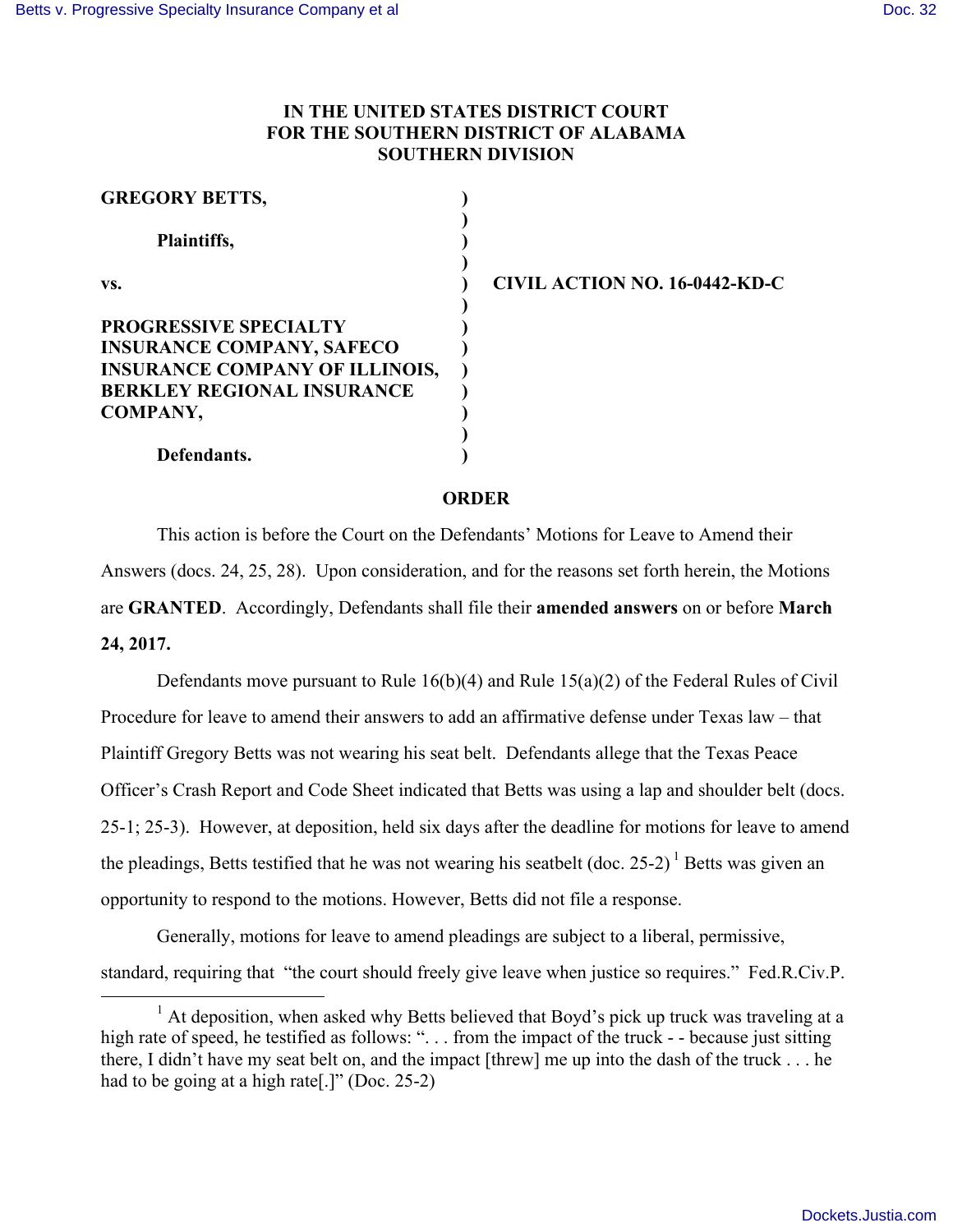15(a)(2). Thus, "unless a substantial reason exists to deny leave to amend, the discretion of the district court is not broad enough to permit denial." *City of Miami v. Bank of America Corp.,* 800 F.3d 1262, 1286 (11th Cir. 2015) (citing *Thomas v. Town of Davie,* 847 F. 2d 771, 773 (11th Cir. 1988)).

However, when a motion for leave to amend is filed beyond the deadline in the Rule 16(b) Scheduling Order - the deadline for Defendants was January 20, 2017, Betts was deposed on January 26, 2017, and the motions were filed in February 2017 - the standard is less permissive. The district courts must look to whether the good cause standard set forth in Fed.R.Civ.P. 16(b)(4) is met. Pursuant to that rule, the "schedule may be modified only for good cause and with the judge's consent." Fed.R.Civ.P. 16(b)(4). Therefore, Defendants must demonstrate good cause. *Southern Grouts & Mortars, Inc. v. 3M Co*., 575 F.3d 1235, 1241 (11th Cir. 2009); *see also Sosa v. Airprint Systems, Inc*., 133 F.3d 1417, 1419 (11th Cir.1998) ("[B]ecause Sosa's motion to amend was filed after the scheduling order's deadline, she must first demonstrate good cause under Rule 16(b) before we will consider whether amendment is proper under Rule 15(a)."). Also, the Court of Appeals for the Eleventh Circuit has explained that in addition to a show of good cause, "where new facts provide the basis for the out-of-time amendment, the party should offer an explanation for 'why those facts previously were undiscoverable.'" *Crockett v. GEO Grp., Inc.,* 582 Fed. Appx. 793, 796 (11th Cir. 2014) (quoting *Smith v. Sch. Bd. of Orange County,* 487 F. 3d 1361, 1367 (11th Cir. 2007)).

Defendants argue that before Betts' deposition, there was no evidence to indicate that he was not wearing his seat belt, and thus, there was no neglect on their part by not including this affirmative defense in their original answers. Defendants point out that the Crash Report when viewed with the Code Sheet (docs. 25-1, 25-3) indicated that Betts was wearing his seat belt. Defendants assert that Betts' testimony is newly discovered evidence, which constitutes good cause for allowing an amendment after the deadline to assert the affirmative defense.

Arguably, the fact that Betts was not wearing his seatbelt was discoverable within the time frame for motions to amend the pleadings. However, the Court finds that Defendants have shown good cause as to why they did not pursue discovery as to this defense in a more timely manner – the